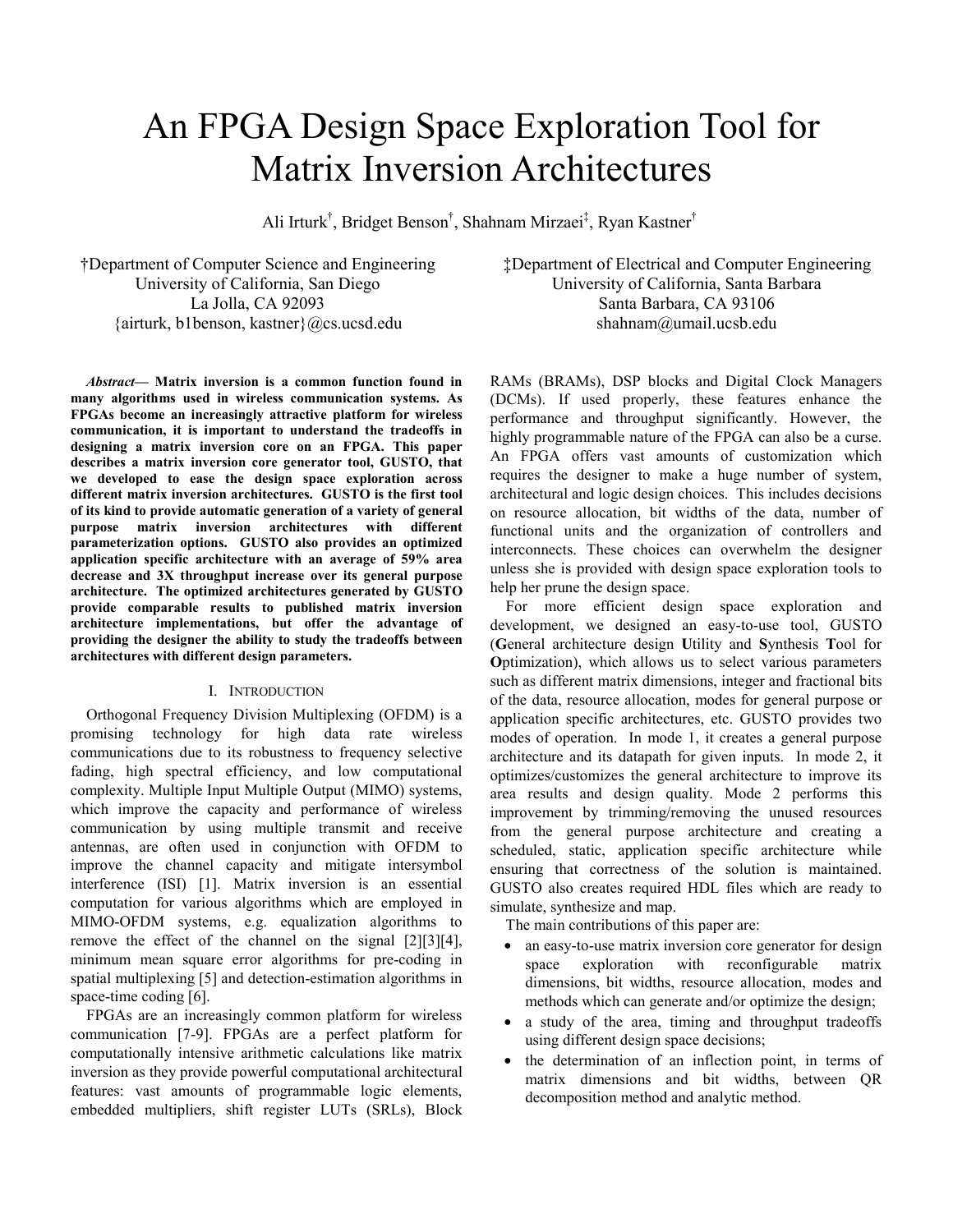The rest of this paper is organized as follows: Section II introduces MIMO systems, matrix inversion and two methods to solve matrix inversion: QR decomposition method and analytic method. Section III explains the architectural design of the core generator. Section IV introduces FPGA resources, discusses design decisions and challenges, presents implementation results in terms of area and performance and compares our results with other published FPGA implementations. We conclude in Section V.

#### II. MIMO SYSTEMS, MATRIX INVERSION AND ITS METHODS

The received signal of a MIMO system with *N* transmit and *M* receive antennas is  $Y = HX + w$ , where *X*, *Y* and *w* are the complex transmitted signal, complex received signal and complex white Gaussian noise respectively. The wireless channel is described as an  $M \times N$  deterministic matrix *H*. The received signal equation can be replaced by its real valued equivalent for computational convenience. Therefore the detection problem becomes a Least Squares (LS) solution to a system of linear equations. Several different MIMO receive algorithms are employed for optimal detection of the transmitted signal [10]. The sphere decoding algorithm offers an exact method. However, tight timing constraints often make it infeasible to wait for the exact solution, and therefore heuristic algorithms are often used. Many heuristic algorithms employ matrix inversion in MIMO-OFDM systems.

The inverse of a square matrix *A* is shown as  $A^{-1}$  such that

$$
A \times A^{-1} = I \tag{1}
$$

where *I* is the identity matrix. Below we describe two known methods to perform matrix inversion: QR decomposition method and analytic method. QR decomposition method is generally viewed as the preferred method because it scales well for large matrix dimensions while the complexity of the analytic method increases dramatically as the matrix dimensions grow. However, for small matrices, the analytic method, which can exploit a significant amount of parallelism, outperforms the QR decomposition method.

### *A. Matrix Inversion using QR Decomposition*

QR decomposition is an elementary operation, which decomposes a matrix into an orthogonal and a triangular matrix. QR decomposition of a matrix *A* is shown as  $A = Q \times R$ , where Q is an orthogonal matrix,  $Q^T \times Q =$  $Q \times Q^T = I$ ,  $Q^T = Q^T$ , and *R* is an upper triangular matrix. The solution for the inversion of matrix  $A, A^{-1}$ , using QR decomposition is shown as follows:

$$
A^{-1} = R^{-1} \times Q^{T} [14]
$$
 (2)

This solution consists of three different parts, QR decomposition, matrix inversion for the upper triangular matrix and matrix multiplication. QR decomposition is the most computationally intensive calculation where the next two parts are relatively simple due to the upper triangular structure of *R.*

 There are three different QR decomposition methods: Gram-Schmidt orthogonormalization (Classical or Modified), Givens Rotations (GR) and Householder reflections. Applying slight modifications to the Classical Gram-Schmidt (CGS) algorithm gives the Modified Gram-Schmidt (MGS) algorithm [14]. QRD-MGS is numerically more accurate and stable than QRD-CGS and it is numerically equivalent to the Givens Rotations solution [11][12][13] (the solution that has been the focus of previously published hardware implementations because of its stability and accuracy). Also, if the input matrix, *A*, is well-conditioned and non-singular, the resulting matrices, *Q* and *R*, satisfy their required matrix characteristics and QRD-MGS is accurate to floating-point machine precision [13]. We therefore present the QRD-MGS algorithm in Figure 1 and describe it below.

| QRD-MGS(A)<br>1 for $i=1:n$<br>$X_i = A_i$<br>for $i=1:n$<br>3                                                                                                        | $A_{12}$ $A_{13}$ $A_{14}$<br>$A_{11}$<br>$A_{21}$ $A_{22}$ $A_{23}$ $A_{24}$<br>$A=$<br>$A_{31}$ $A_{32}$ $A_{33}$ $A_{34}$<br>$A_{41}$ $A_{42}$ $A_{43}$ $A_{44}$                                                                                                                                                           |
|-----------------------------------------------------------------------------------------------------------------------------------------------------------------------|-------------------------------------------------------------------------------------------------------------------------------------------------------------------------------------------------------------------------------------------------------------------------------------------------------------------------------|
| $R_{ii} =   X_i  $<br>4<br>5<br>$Q_i = X_i / R_{ii}$<br>6<br>for $j = i+1:n$<br>$R_{ij} = \langle Q_i, X_j \rangle$<br>$\overline{7}$<br>8<br>$X_j = X_j - R_{ij}Q_i$ | $\begin{bmatrix} R_{11} & R_{12} & R_{13} & R_{14} \end{bmatrix}$<br>$Q_1$ $Q_2$ $Q_3$ $Q_4$<br>$\overline{0}$<br>$R_{22}$ $R_{23}$<br>$R_{24}$<br>$Q_1$ $Q_2$ $Q_3$ $Q_4$ $R=$<br>$Q=$<br>$\boldsymbol{0}$<br>$R_{33}$<br>0<br>$R_{34}$<br>$Q_{31}$ $Q_{32}$ $Q_{33}$ $Q_{34}$<br>0<br>$\mathcal{Q}_4$<br>$\mathcal{Q}_{42}$ |

Fig. 1. QRD-MGS Algorithm and sample A, Q, R matrices  $(4 \times 4)$ .

*A*, *Q*, *R* and *X* are the input, orthogonal, upper triangular and intermediate matrices, respectively. The intermediate matrix, *X*, is the updated input matrix throughout the solution steps. Matrices with only one index as  $A_i$  or  $X_i$  represent the columns of the matrix and matrices with two indices like  $R_{ij}$  represent the entry at the intersection of ith row with jth column of the matrix where  $1 \le i, j \le n$ .

We start every decomposition by transferring the input matrix columns,  $A_i$ , into the memory elements  $(2)$ . Diagonal entries of the *R* matrix are the Euclidean norm of the *X* matrix columns which is shown as (4). The *Q* matrix columns are calculated by the division of the *X* matrix columns by the Euclidean norm of the *X* matrix column, which is the diagonal element of *R* (5). Non-diagonal entries of the *R* matrix are computed by projecting the *Q* matrix columns onto the *X* matrix columns one by one (7) such that after the solution of  $Q_2$ , it is projected onto  $X_3$  and  $X_4$  to compute  $R_{23}$  and  $R_{24}$ . Lastly, *X* matrix columns are updated by (8).

#### *B. Matrix Inversion using Analytic Method*

Another method for inverting an input matrix *A*, is the analytic method which uses the adjoint matrix, *Adj(A)*, and determinant, *det A*. This calculation is given by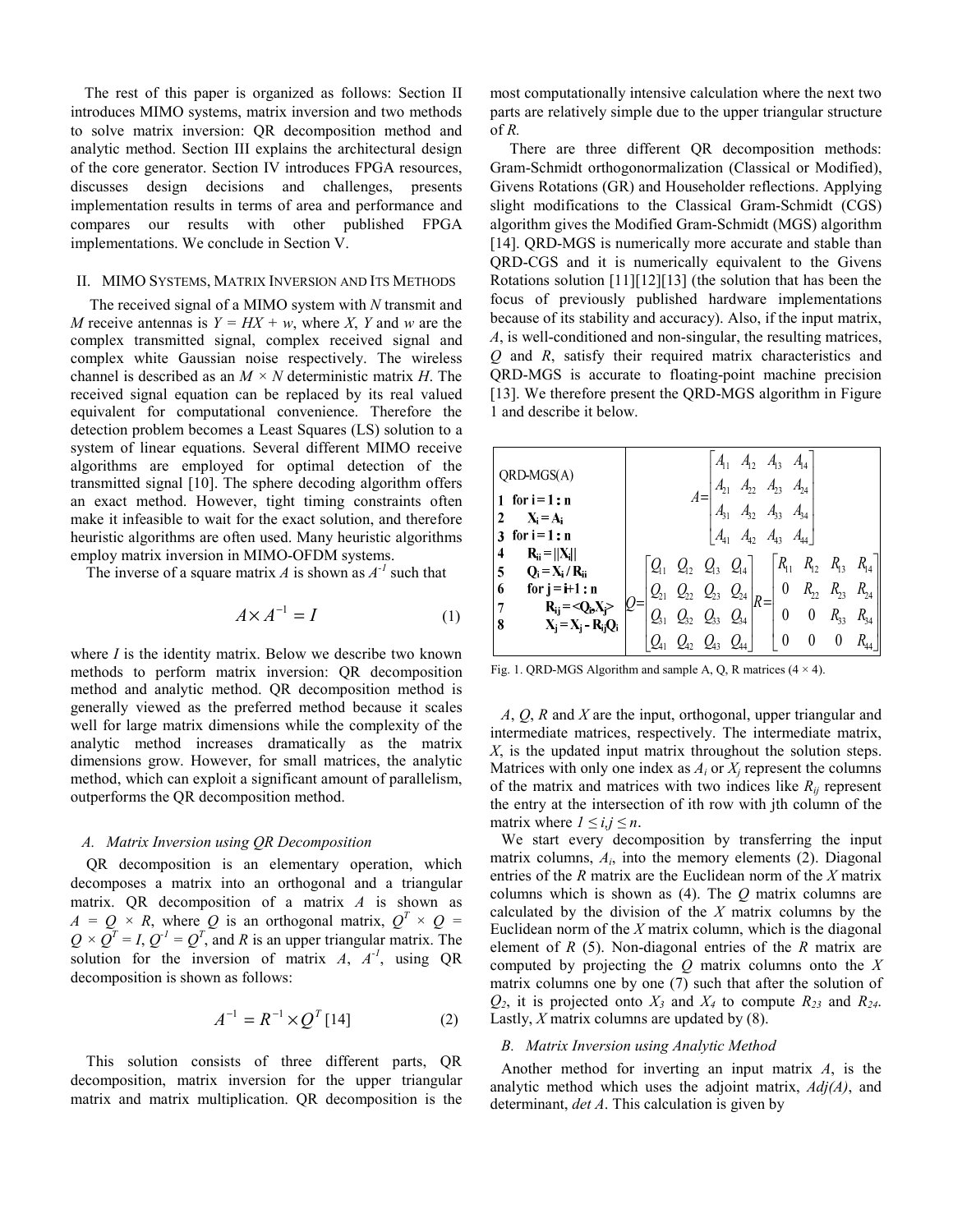$$
A^{-1} = \frac{1}{\det A} \times Adj(A)
$$
 (3)

The adjoint matrix is the transpose of the cofactor matrix where the cofactor matrix is formed by using determinants of the input matrix with signs depending on its position. It is formed in three stages. First, we find the transpose of the input matrix *A* by interchanging the rows with the columns. Next, the matrix of minors is formed by covering up the elements in its row and column and finding the determinant of the remaining matrix. Finally, the cofactor of any element is found by placing a sign in front of the matrix of minors by calculating  $(-1)^{(i+j)}$ . These calculations are shown in Figure 2 (a) for the first entry in the cofactor matrix,  $C_{II}$ .



Fig. 2. Matrix Inversion with analytic approach. The first element of cofactor matrix,  $C_{11}$ , and determinant calculation for a 4  $\times$  4 matrix is shown in (a), (b) and (c) respectively.

The calculation of the first entry in the cofactor matrix, *C11* is also presented in (b). This stage is repeated 16 times for a  $4 \times 4$  matrix to form the cofactor matrix. The adjoint matrix is the transpose of the cofactor matrix and formed using register renaming. After the calculation of the adjoint matrix, the determinant is calculated using a row or a column which is shown in (c). The last stage is the division between the adjoint matrix and the determinant which gives the inverted matrix.

For the analytic method, we present three different designs, *Implementation A, B,* and *C*, with varying levels of parallelism to form cofactor matrices. *Implementation A* uses one core, *Implementation B* uses two cores and *Implementation C* uses 4 cores for the cofactor formulation shown in (b). In the next section, we present our core generator GUSTO which is an infrastructure for fast prototyping of QR decomposition method and analytic method.

#### III. MATRIX INVERSION CORE GENERATOR TOOL

There are several different architectural design alternatives for these solution methods of matrix inversion. Thus, it is important to study tradeoffs between these alternatives and find the most suitable solution for desired results such as most time efficient or most area efficient design. Performing design space exploration is a time consuming process where there is an increasing demand for higher productivity. High level design tools offer great convenience by easing this burden and giving us the opportunity to test different alternatives in a reasonable amount of time. Therefore, designing a high level tool for fast prototyping is essential.

GUSTO, "**G**eneral architecture design **U**tility and **S**ynthesis **T**ool for **O**ptimization," is such a high level design tool, written in Matlab, that is the first of its kind to provide design space exploration across different matrix inversion architectures. As shown in Figure 3, GUSTO allows the user to select the matrix inversion method (QR decomposition or analytic), the matrix dimension, the type and number of arithmetic resources, the data representation (the integer and fractional bit width), and the mode of operation (Mode 1 or Mode 2).



Fig. 3. Different modes of GUSTO.

Mode 1 of GUSTO generates a general purpose architecture and its datapath by using resource constrained list scheduling after the required inputs are given. The general purpose architecture is used for area and timing analysis for a general non-optimized solution. The advantage of generating a general purpose architecture is that it can be used to explore other algorithms, (other than analytic and QR) so long as these algorithms require the same resource library. However Mode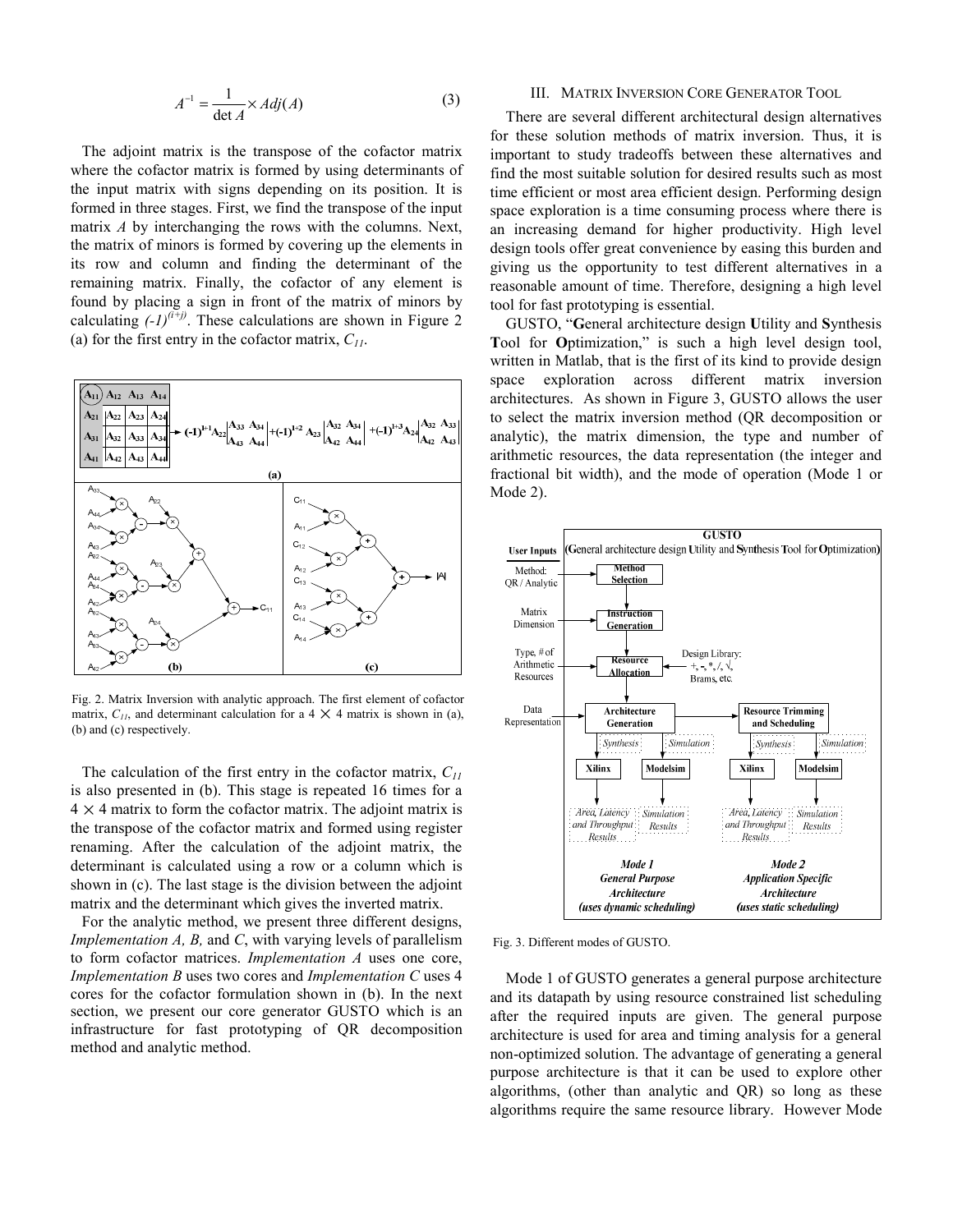1's general purpose architectures generally do not lead to high-performance results. Therefore optimizing/customizing these architectures to improve their area results is another essential step to enhance design quality.

In Mode 2, GUSTO performs this improvement by trimming/removing the unused resources from the general purpose architecture and creating a scheduled, static, application specific architecture while ensuring that correctness of the solution is maintained. GUSTO simulates the architecture to define the usage of arithmetic units, multiplexers, register entries and input/output ports and trims away the unused components with their interconnects.

A trimming example is shown in Figure 4. Suppose there are 3 arithmetic units and one memory with 2 inputs and 1 output each (a). Input / output port relationships between arithmetic unit *A* and the other units are shown in a block diagram in (b). Although Out\_A, Out\_B, Mem, and Out\_C are all inputs to In A1 and In A2, not all the inputs may be used during simulation. We can represent whether an input/output port is used or not during simulation in a matrix such as the one shown in (c). As the simulation runs, the matrix is filled with 1s and 0s representing the used and unused ports respectively. GUSTO uses these matrices to remove the unused resources (d).



Fig. 4. Flow of GUSTO's trimming feature.

## IV. RESULTS

In this section, we present different design space exploration examples using different inputs of GUSTO and compare our results with previously published FPGA implementations. Design space exploration can be divided into two parts, inflection point and architectural design alternatives analysis.

*Inflection Point Analysis:* The total number of operations used in both methods is shown in Figure 5 (a) in log domain. It is important to notice that the total number of operations increases by an order of magnitude for each increase in matrix dimension for the analytic method making the analytic solution unreasonable for large matrix dimensions. Since the analytic approach does not scale well, there will be an inflection point where the decomposition approach will provide better results. At what matrix size does this inflection point occur and how does varying bit width and degree of parallelism change the inflection point? The comparisons for sequential and parallel executions of QR and analytic methods are shown in (b and c) with different bit widths: 16, 32 and 64. We used implementation A for the parallel implementation of analytic method. Solid and dashed lines represent QR decomposition method and analytic method results respectively. The balloons denote the inflection points between the two methods for the different bit widths.

The sequential execution results (b) show that the analytic method offers a practical solution for matrix dimensions  $\leq$  $4 \times 4$ . It also gives the same performance as the QR decomposition method for  $5 \times 5$  matrices using 64 bits. The analytic method result increases dramatically for  $6 \times 6$ matrices (not shown) where it needs 12,251 clock cycles (for 16 bits) as opposed to 1,880 clock cycles for QR decomposition suggesting the analytic method is unsuitable for matrix dimensions  $\geq 6 \times 6$ .

The parallel execution results are shown in (c). Analytic method offers a practical solution for matrix dimensions  $\leq$  $4 \times 4$  and it is preferred for  $5 \times 5$  matrix dimension for 32 and 64 bits. The increase in the clock cycle is again dramatic for matrix dimensions  $\geq 6 \times 6$  for the analytic method demanding to use the QR decomposition method for these larger matrix dimensions.

*Architectural Design Alternatives:* These analyses are shown for QR decomposition based matrix inversion for  $4 \times 4$ matrices. We present area results in terms of slices and performance results in terms of throughput. Throughput is calculated by dividing the maximum clock frequency (MHz) by the number of clock cycles to perform matrix inversion. We present both mode 1 (non-optimized) and mode 2 (optimized) results in (d) to show the improvement in our results with the optimization feature, and present only mode 2 results in (e) and (f).

We investigate different resource allocations using both modes of GUSTO and present the results in Figure 5 (d). As expected from mode 1, (d) shows an increase in area and throughput as the number of resources increase up to optimal number of resources. Adding more than optimal number of resources decreases throughput while still increasing area. However, mode 2 of GUSTO finds the optimal number of resources which maximizes the throughput while minimizing area which is shown in (d). Mode 2's optimized application specific architecture can therefore provide an average of 59% decrease in area and 3X increase in throughput over Mode 1's general purpose (non optimized) design.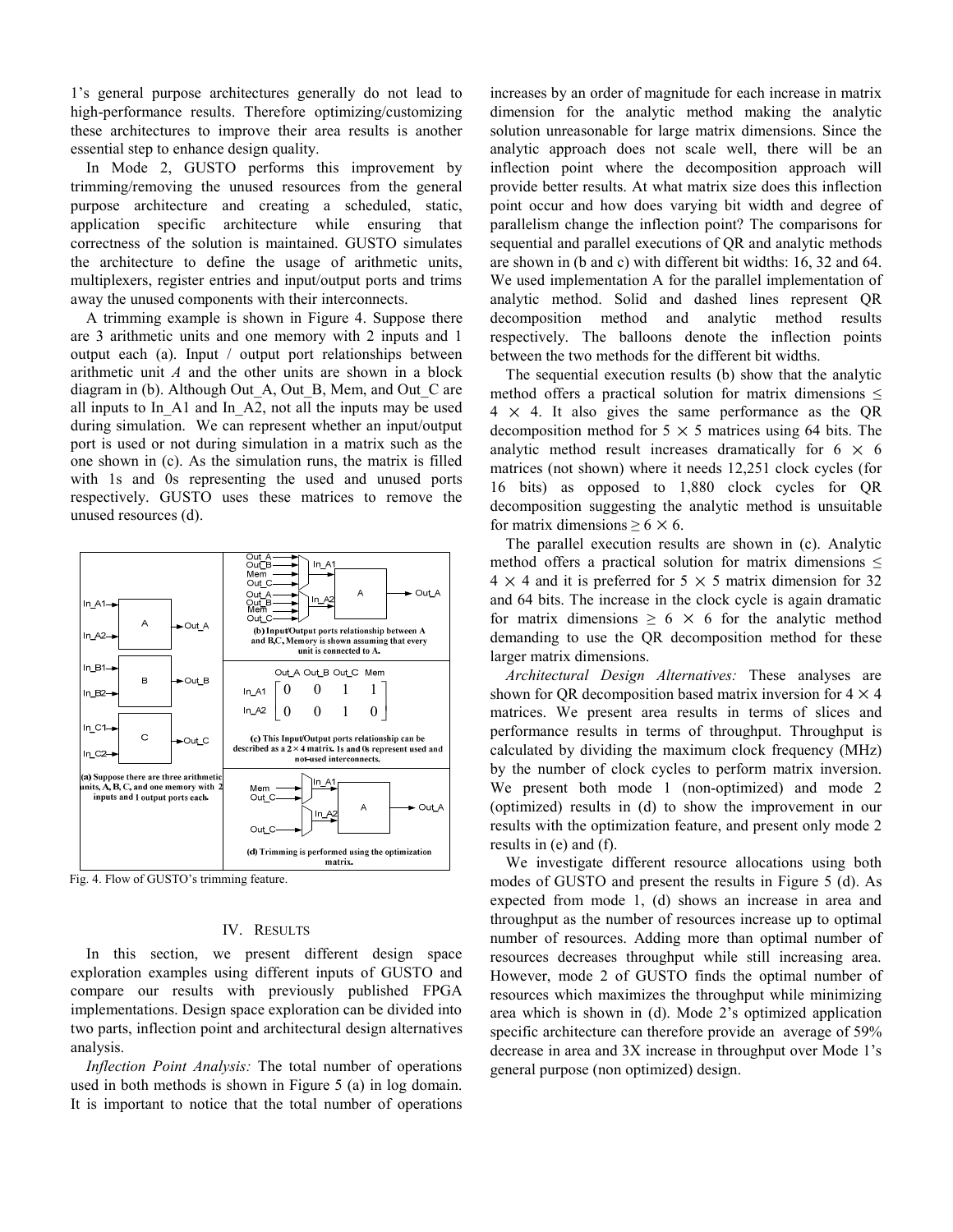

Fig. 5. Different design space exploration examples of our tool. This exploration divided into two parts: inflection point and architectural design alternatives analysis.

Bit width of the data is another important input for the matrix inversion. The precision of the results is directly dependent on the number of bits used. The usage of a high number of bits results in high precision at a cost of higher area and lower throughput. We present 3 different bit widths, 19, 26 and 32 bits in (e). We also present three different matrix dimensions,  $4 \times 4$ ,  $6 \times 6$  and  $8 \times 8$ , implementation results in (f) showing how the area and performance results scale with matrix dimension.

*Comparison:* A comparison between our results and previously published implementations for a  $4 \times 4$  matrix is presented in Table 1. For ease of comparison we present all of our implementations with bit width 20 as this is the largest bit width value used in the related works. Though it is difficult to make direct comparisons between our designs and those of the related works (because we used fixed point arithmetic instead of floating point arithmetic and fully used FPGA resources (like DSP48s) instead of LUTs), we observe that our results are comparable. The main advantages of our implementation are that provides the designer the ability to study the tradeoffs between architectures with different design parameters and provides a means to find an optimal design.

|                         | Ref[15]  | Ref[15]   | Our                     | Our             | Our             | Ref[16]   | Ref[17]   | Our      |
|-------------------------|----------|-----------|-------------------------|-----------------|-----------------|-----------|-----------|----------|
|                         |          |           | ImplA                   | ImplB           | ImplC           |           |           |          |
| <b>Method</b>           | Analytic | Analytic  | Analytic                | Analytic        | Analytic        | QR        | <b>QR</b> | QR       |
| <b>Bit width</b>        | 16       | 20        | 20                      | 20              | 20              | 12        | 20        | 20       |
| Data type               | floating | floating  | fixed                   | fixed           | fixed           | fixed     | floating  | fixed    |
| Device type             | Virtex 4 | Virtex 4  | Virtex 4                | <b>Virtex 4</b> | <b>Virtex 4</b> | Virtex 2  | Virtex 4  | Virtex 4 |
| <b>Slices</b>           | 1561     | 2094      | 702                     | 1400            | 2808            | 4400      | 9117      | 3584     |
| DSP48s                  | $\Omega$ | $\Omega$  | $\overline{\mathbf{4}}$ | 8               | 16              | <b>NR</b> | 22        | 12       |
| <b>BRAMs</b>            | NR       | <b>NR</b> | $\mathbf{0}$            | $\mathbf{0}$    | $\mathbf{0}$    | NR        | NR.       |          |
| Throughput              | 1.04     | 0.83      | 0.38                    | 0.72            | 1.3             | 0.28      | 0.12      | 0.26     |
| $(10^{6}\times s^{-1})$ |          |           |                         |                 |                 |           |           |          |

TABLE I COMPARISONS BETWEEN OUR RESULTS AND PREVIOUSLY PUBLISHED PAPERS. NR DENOTES NOT REPORTED.